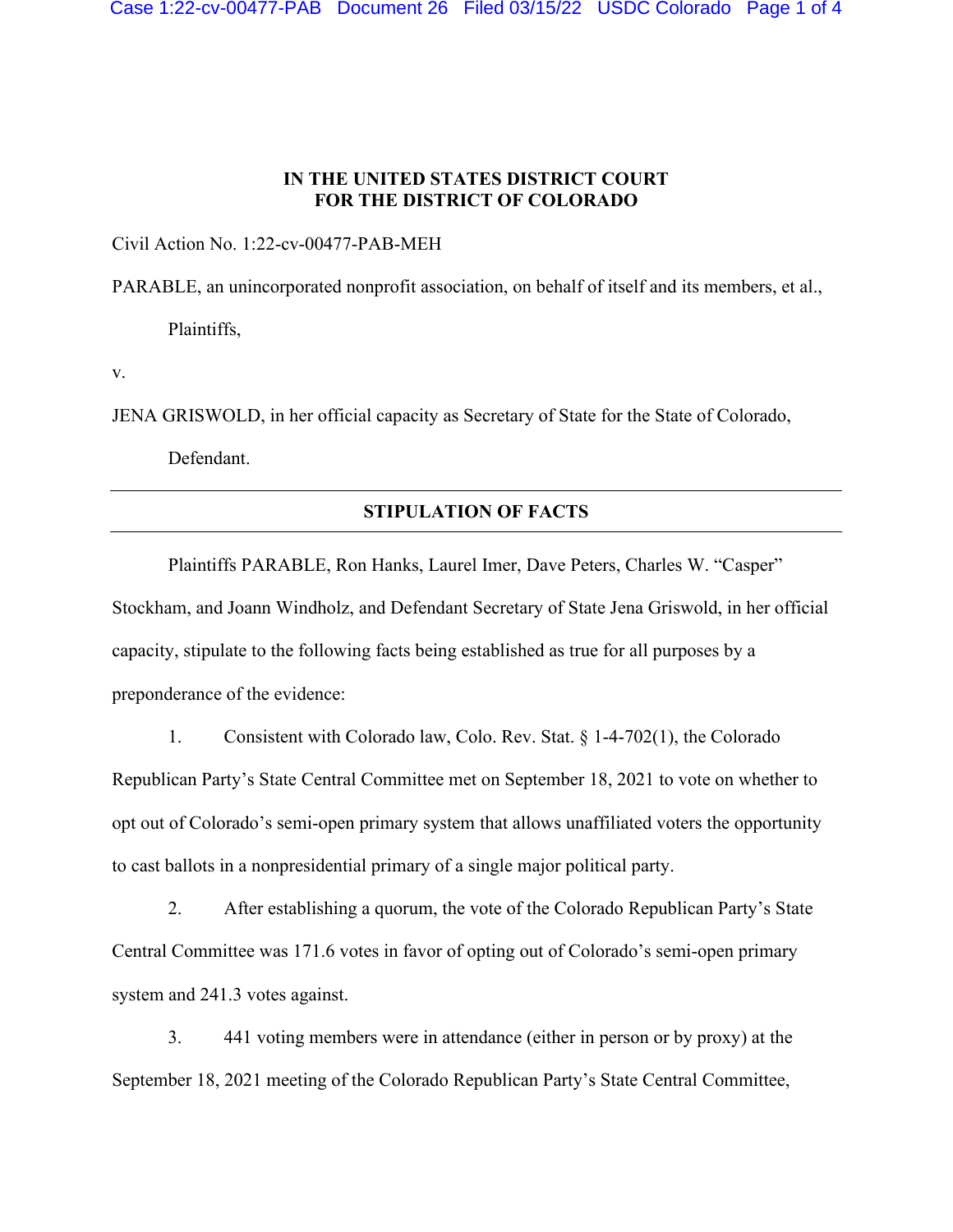84.6% of the total voting membership of 521. In order to achieve the three-quarters threshold required by Colo. Rev. Stat. § 1-4-702(1) to opt out of the Open Primary,  $88.6\%$  (521\*.75/441) of those in attendance would have had to vote in favor of the Opt Out Resolution.

4. At its meeting on September 18, 2021, the Colorado Republican Party's State Central Committee voted unanimously to authorize the Party or its members to bring a lawsuit challenging Colorado's Proposition 108.

5. 267.64 voting members were in attendance at the meeting of the Colorado Republican Party State Central Committee on September 21, 2019, which was 56.9% of the total membership of 470, less than the 75% threshold required by Colo. Rev. Stat. § 1-4-702(1) to vote to opt out of Colorado's semi-open primary system.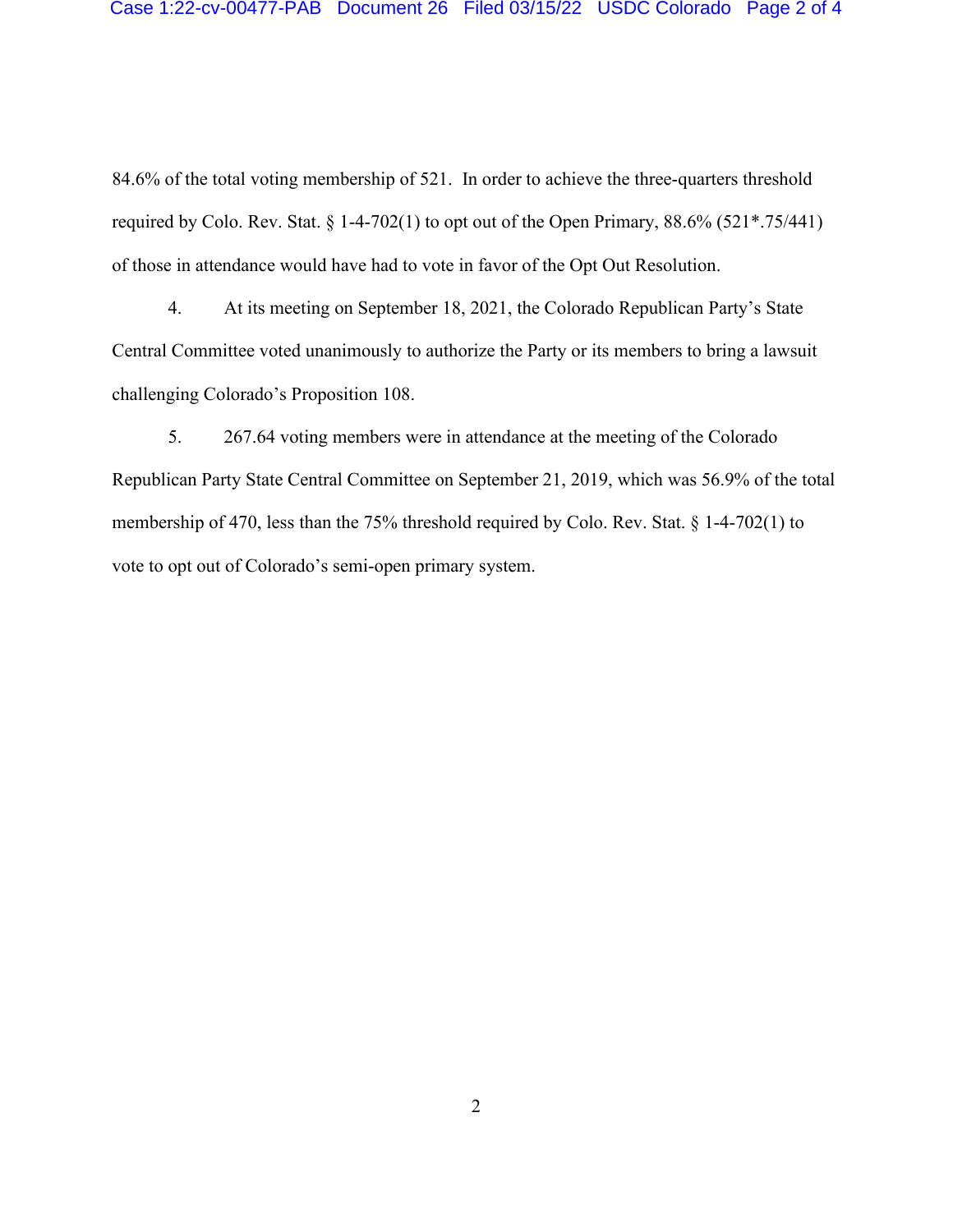Dated: March 15, 2022.

## LAW OFFICES OF RANDY B. CORPORON P.C.

*s/ Randy B. Corporon Randy B. Corporon*  Law Offices of Randy B. Corporon P.C. 2821 S. Parker Road, Suite 555 Aurora, CO 80014 Telephone: (303) 749-0062 FAX: (720) 836-4201 Email: rbc@corporonlaw.com

*John C. Eastman*  Constitutional Counsel Group 174 W. Lincoln Ave., #620 Anaheim, CA 92805 Telephone: (909) 257-3869 FAX: (714) 844-4817 Email: jeastman@ccg1776.com *Attorneys for Plaintiffs* \*Counsel of Record

PHILIP J. WEISER Attorney General

*s/ Grant T. Sullivan* 

*Emily Buckley\** Assistant Attorney General *Grant T. Sullivan\**  Assistant Solicitor General Public Officials Unit / State Services Section Ralph L. Carr Colorado Judicial Center 1300 Broadway,  $6<sup>th</sup>$  Floor Denver, Colorado 80203 Tel: 720 508-6403 (Buckley) / 6349 (Sullivan) E-Mail: emily.buckley@coag.gov; grant.sullivan@coag.gov *Attorneys for Defendant*  \*Counsel of Record